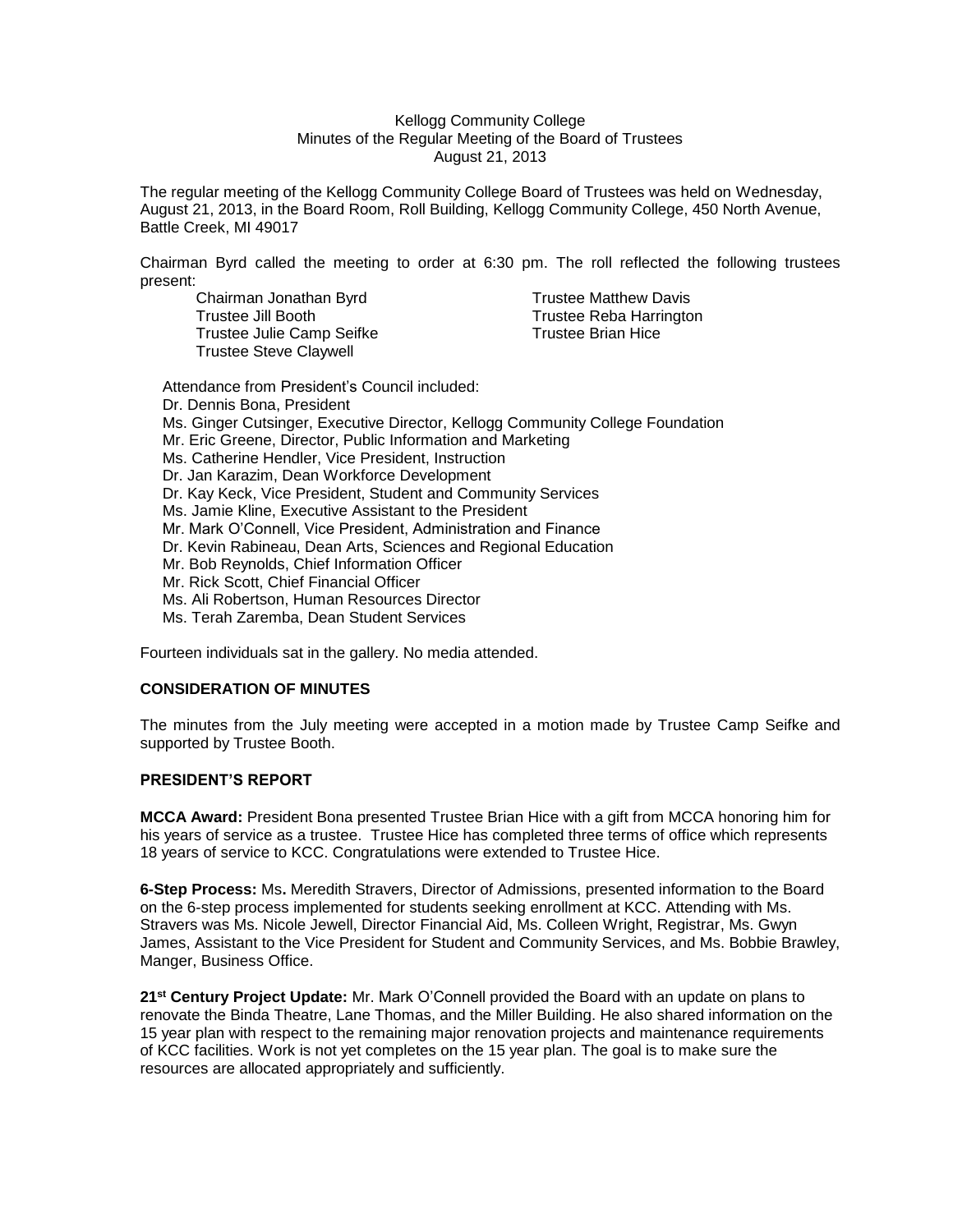**Financing of Upcoming Construction Projects:** A draft of the Bond Authorizing Resolution was provided to the Board for informational and review purposes. This item will come to the Board for approval at the September meeting. Prior to the September meeting, a meeting will be scheduled with the Audit and Finance Committee to review and discuss the financing plan in more detail. The impact of the Detroit bankruptcy on the municipal bond markets will also be addressed with KCC's bond counsel and financial advisor.

**Opening of the Semester Activities:** Ms. Catherine Hendler, Vice President for Instruction, highlighted the activities prior to the beginning of the semester.

**Fall Enrollment:** Fall enrollment is down 5-6 percent approximately percent. The College budgeted for a decrease in enrollment of approximately 3 percent.

**Kellogg Community College's United Way Campaign:** Ms. Tammy Douglas, Director of Learning Technologies, and Mr. Eric Greene, Director of Public Information and Marketing, will co-chair KCC's United Way campaign this year.

**Kellogg Community College Foundation Update:** Ms. Ginger Cutsinger provided information on the upcoming Bruin Scholarship Open. Sponsors were recognized. All team spots have been filled.

**Program Updates:** The Early Childhood Education program was re-accredited by the NAEYC, with zero findings. KCC has also secured \$500,000 for a second round of MNJTP funding with Denso and TRMI as the company recipients. KCC was also awarded \$420,000 in Perkins Funding for the 2013- 2014 year. In addition, the College was approached by the Employment Group to begin a paid internship program for students as well as the possibility of an endowed scholarship.

**Website Update:** Mr. Eric Greene, Director Public of Information and Marketing, shared information regarding an add-on to KCC's website re-design. This feature will inform area employers of workforce development resources in the region. The cost of the project is \$16,000 and work will be provided by Newhall Klein Inc. While KCC will oversee the work, the expense for the project will be covered by Battle Creek Unlimited.

# **ACTION ITEMS ADDED**

One item was added to the Action Items. This was the *Acceptance of Bids* for the addition at the Eastern Academic Center

### **ACTION ITEMS**

In a motion by Trustee Camp Seifke, supported by Trustee Booth, the Board agreed to a consent agenda accepting the financial statements, scholarships and grants, and personnel items.

**Financial Statements:** The Board approved the July financial statements as presented including the expenditures for the month:

General ………………………..\$3,482,258

**Scholarships and Grants:** The scholarship information for the month of July was not available at the time of the Board meeting.

**Personnel Items:** The Board approved the following personnel items for the month of July:

**NEW HIRES**<br>Teresa Brayton

Secretary, Grahl Center (AM) (effective August 12, 2013; Support Staff, O&C II, Step 4, 2013- 2014 hourly salary \$17.57)